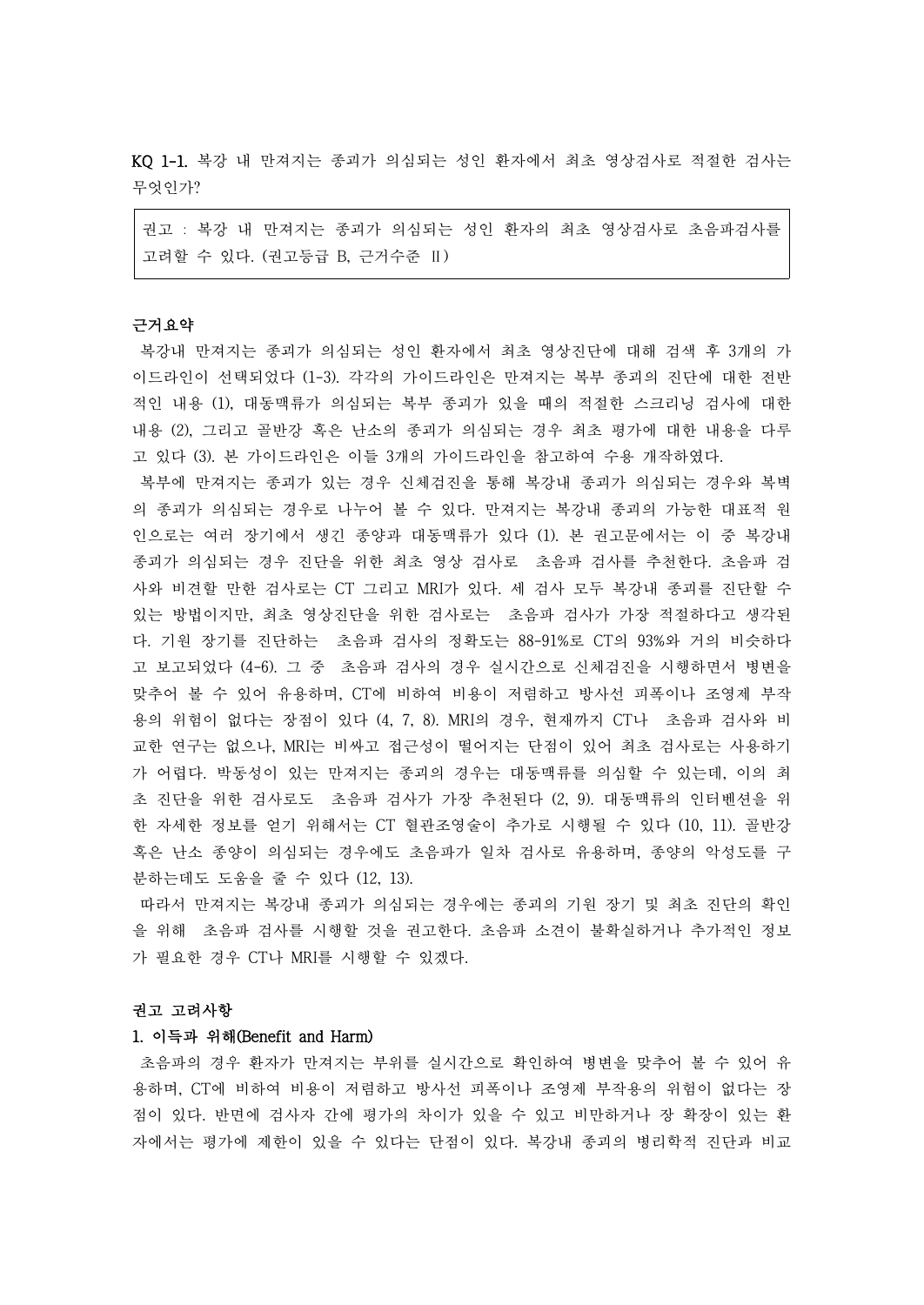시 CT (88%)에 비교하여 초음파 검사의 정확도가 (77-81%) 약간 낮지만, 대동맥류를 비롯 한 기원 장기를 진단하는데 있어서는 CT와 비슷한 정확도를 보이고 있다 (4-6, 10).

## 2. 국내 수용성과 적용성(Acceptability and Applicability)

진료지침의 국내 수용성과 적용성은 평가결과 큰 무리가 없는 것으로 판단되었다. 수용성 과 적용성 평가표는 부록2에 제시되었다.

# 3. 검사별 방사선량

복부 초음파: 0

## 참고문헌

- 1. Jung AJ, Yee J, Rosen MP, Blake MA, Baker ME, Cash BD et al. American college of radiology acr appropriateness criteria® palpable abdominal mass. 2011
- 2. Reis SP, Majdalany BS, AbuRahma AF, Collins JD, Francois CJ, Ganguli S et al. Acr appropriateness criteria((r)) pulsatile abdominal mass suspected abdominal aortic aneurysm. Journal of the American College of Radiology : JACR 2017;14:S258-s265
- 3. Le T, Giede C. No. 230-initial evaluation and referral guidelines for management of pelvic/ovarian masses. Journal of obstetrics and gynaecology Canada : JOGC = Journal d'obstetrique et gynecologie du Canada : JOGC 2018;40:e223-e229
- 4. Aspelin P, Hildell J, Karlsson S, Sigurjonson S. Ultrasonic evaluation of palpable abdominal masses. Acta chirurgica Scandinavica 1980;146:501-506
- 5. Barker CS, Lindsell DR. Ultrasound of the palpable abdominal mass. Clinical radiology 1990;41:98-99
- 6. Williams MP, Scott IH, Dixon AK. Computed tomography in 101 patients with a palpable abdominal mass. Clinical radiology 1984;35:293-296
- 7. Holm HH, Gammelgaard J, Jensen F, Smith EH, Hillman BJ. Ultrasound in the diagnosis of a palpable abdominal mass. A prospective study of 107 patients. Gastrointestinal radiology 1982;7:149-151
- 8. Colquhoun IR, Saywell WR, Dewbury KC. An analysis of referrals for primary diagnostic abdominal ultrasound to a general x-ray department. The British journal of radiology 1988;61:297-300
- 9. Guirguis-Blake JM, Beil TL, Senger CA, Whitlock EP. Ultrasonography screening for abdominal aortic aneurysms: A systematic evidence review for the u.S. Preventive services task force. Annals of internal medicine 2014;160:321-329
- 10. Vidakovic R, Feringa HH, Kuiper RJ, Karagiannis SE, Schouten O, Dunkelgrun M et al. Comparison with computed tomography of two ultrasound devices for diagnosis of abdominal aortic aneurysm. The American journal of cardiology 2007;100:1786-1791
- 11. Manning BJ, Kristmundsson T, Sonesson B, Resch T. Abdominal aortic aneurysm diameter: A comparison of ultrasound measurements with those from standard and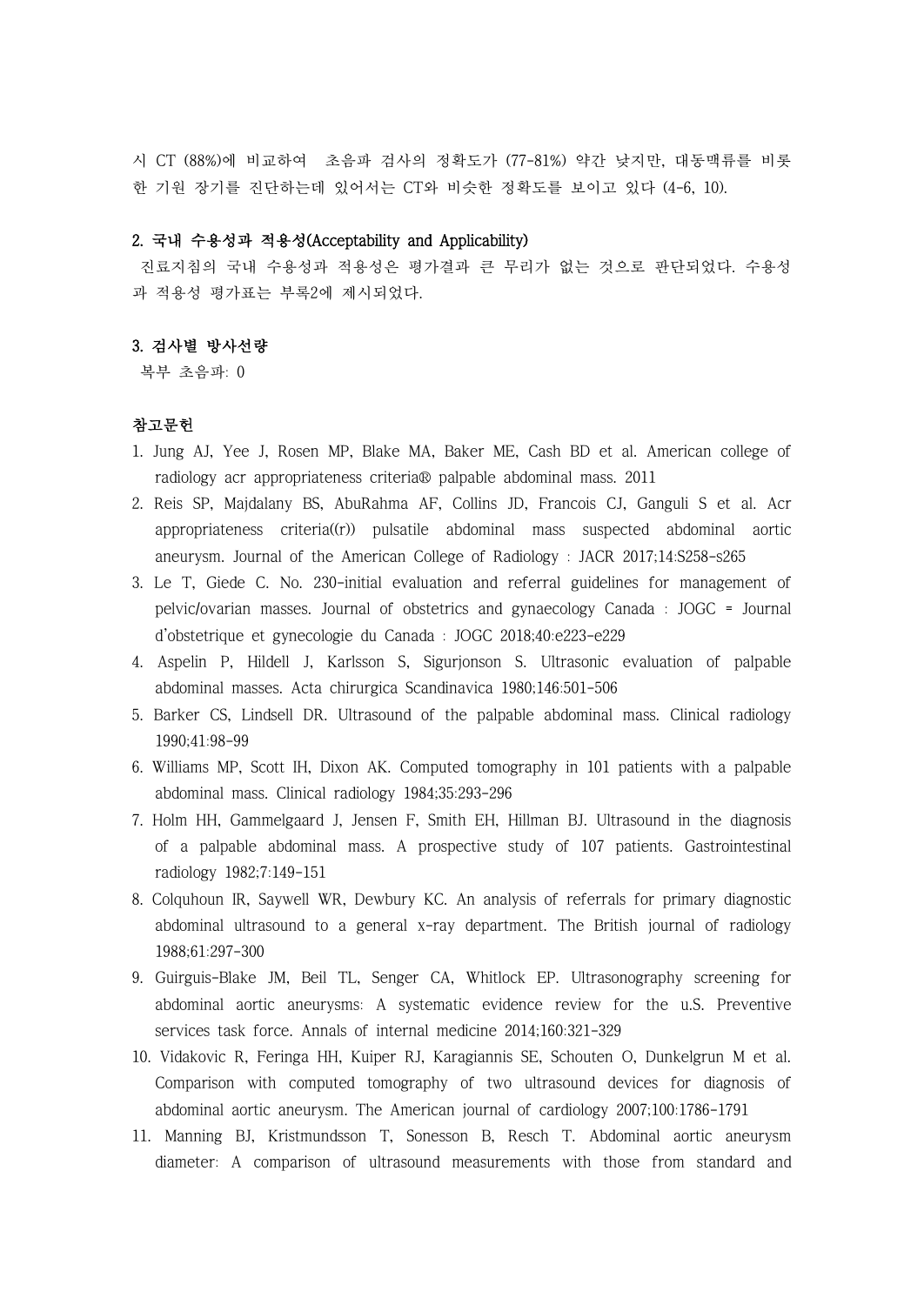three-dimensional computed tomography reconstruction. Journal of vascular surgery 2009;50:263-268

- 12. Valentin L, Ameye L, Testa A, Lecuru F, Bernard JP, Paladini D et al. Ultrasound characteristics of different types of adnexal malignancies. Gynecologic oncology 2006;102:41-48
- 13. Brown DL, Doubilet PM, Miller FH, Frates MC, Laing FC, DiSalvo DN et al. Benign and malignant ovarian masses: Selection of the most discriminating gray-scale and doppler sonographic features. Radiology 1998;208:103-110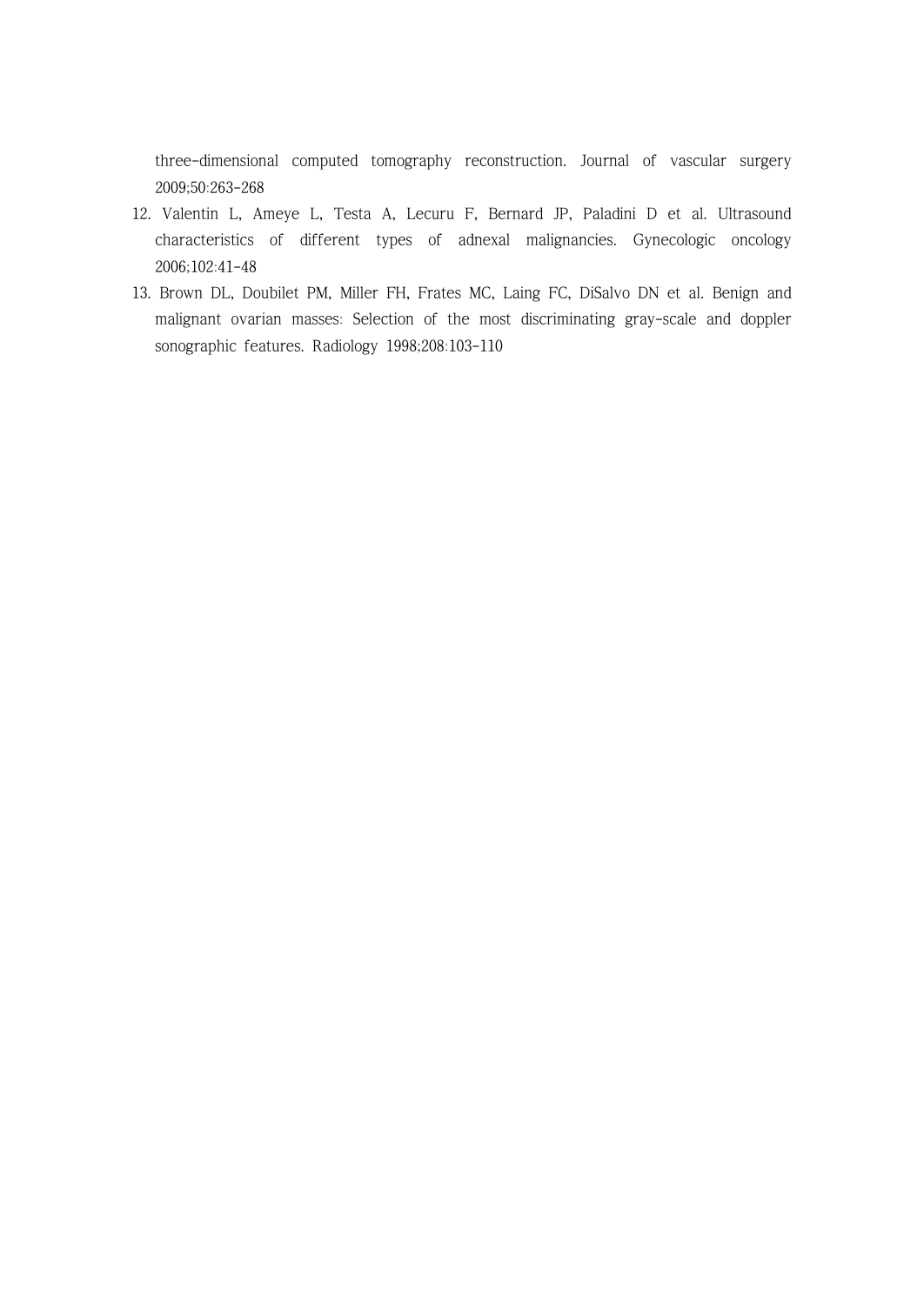KQ 1-2. 복벽에 만져지는 종괴가 의심되는 성인 환자에서 최초 영상검사로 적절한 검사는 무엇인가?

권고 : 복벽에 만져지는 종괴가 의심되는 성인 환자의 최초 영상검사로 초음파 검사를 고려할 수 있다. (권고등급 B, 근거수준 Ⅱ)

### 근거요약

복벽에 만져지는 종괴가 의심되는 성인 환자에서 최초 영상진단에 대해 검색 후 2개의 가 이드라인이 선택되었다. 1개의 가이드라인은 만져지는 복부 종괴의 진단에 대한 전반적인 내용을 다루고 있으며 (1), 1개의 가이드라인은 복벽의 자궁내막증의 진단과 치료에 대한 내 용을 다루고 있다 (2). 본 가이드라인은 이들 2개의 가이드라인을 참고하여 수용 개작하였 다.

복부에 만져지는 종괴가 있는 경우 신체검진을 통해 복강내 종괴가 의심되는 경우와 복벽 의 종괴가 의심되는 경우로 나누어 볼 수 있다. 만져지는 복벽 종괴의 가능한 대표적 원인 으로는 지방종, 혈종, 임파절, 탈장, 복벽 자궁내막증 등이 있다 (1). 초음파 검사는 만져지 는 병변이 복강내 병변인지 복벽의 병변인지 일차적으로 구분하는데 유용하며 복벽내 종괴 의 다양한 원인의 감별에도 도움이 된다. 기원 장기를 진단하는 초음파의 정확도는 88-91% 로 CT의 93%와 거의 비슷하다 (3-5). 복벽의 자궁내막증을 진단하는데 있어서도 양성예측률 이 92%까지 보고되어 있으며 (6), 확진이 필요한 경우 초음파 가이드 하에 조직검사를 시행 할 수 있는 장점이 있다 (2). 초음파 검사는 실시간으로 신체검진을 시행하면서 병변을 맞 추어 볼 수 있어 유용하며 특히 복벽 병변의 경우 sonic window의 제한없이 병변을 잘 관찰 할 수 있다 (1). 또한 CT에 비하여 비용이 저렴하고 방사선 피폭이나 조영제 부작용의 위 험이 없다는 장점이 있다 (3, 7, 8). 따라서 만져지는 복벽 종괴가 의심되는 경우에는 종괴의 기원 장기 및 최초 진단의 확인을 위해 초음파 검사를 시행할 것을 권고하며, 초음파 소견 이 불확실하거나 추가적인 정보가 필요한 경우 CT나 MRI로 도움을 받을 수 있겠다.

#### 권고 고려사항

**1. 이득과 위해 (Benefit and Harm)**<br>- 초음파 검사의 경우 환자가 만져지는 부위를 실시간으로 확인하여 병변을 맞추어 볼 수 있어 유용하며, CT에 비하여 비용이 저렴하고 방사선 피폭이나 조영제 부작용의 위험이 없 다는 장점이 있다. 또한 복벽의 병변을 높은 해상도로 관찰할 수 있고, 필요시 조직 검사를 시행할 수 있다는 장점이 있다. 반면에 초음파 검사는 검사자 간에 평가의 차이가 있을 수 있고, 크기가 큰 병변의 경우 전체적인 범위 평가에 제한이 있을 수 있다는 단점이 있다.

# 2. 국내 수용성과 적용성 (Acceptability and Applicability)

진료지침의 국내 수용성과 적용성은 평가결과 큰 무리가 없는 것으로 판단되었다. 수용성 과 적용성 평가표는 부록2에 제시되었다.